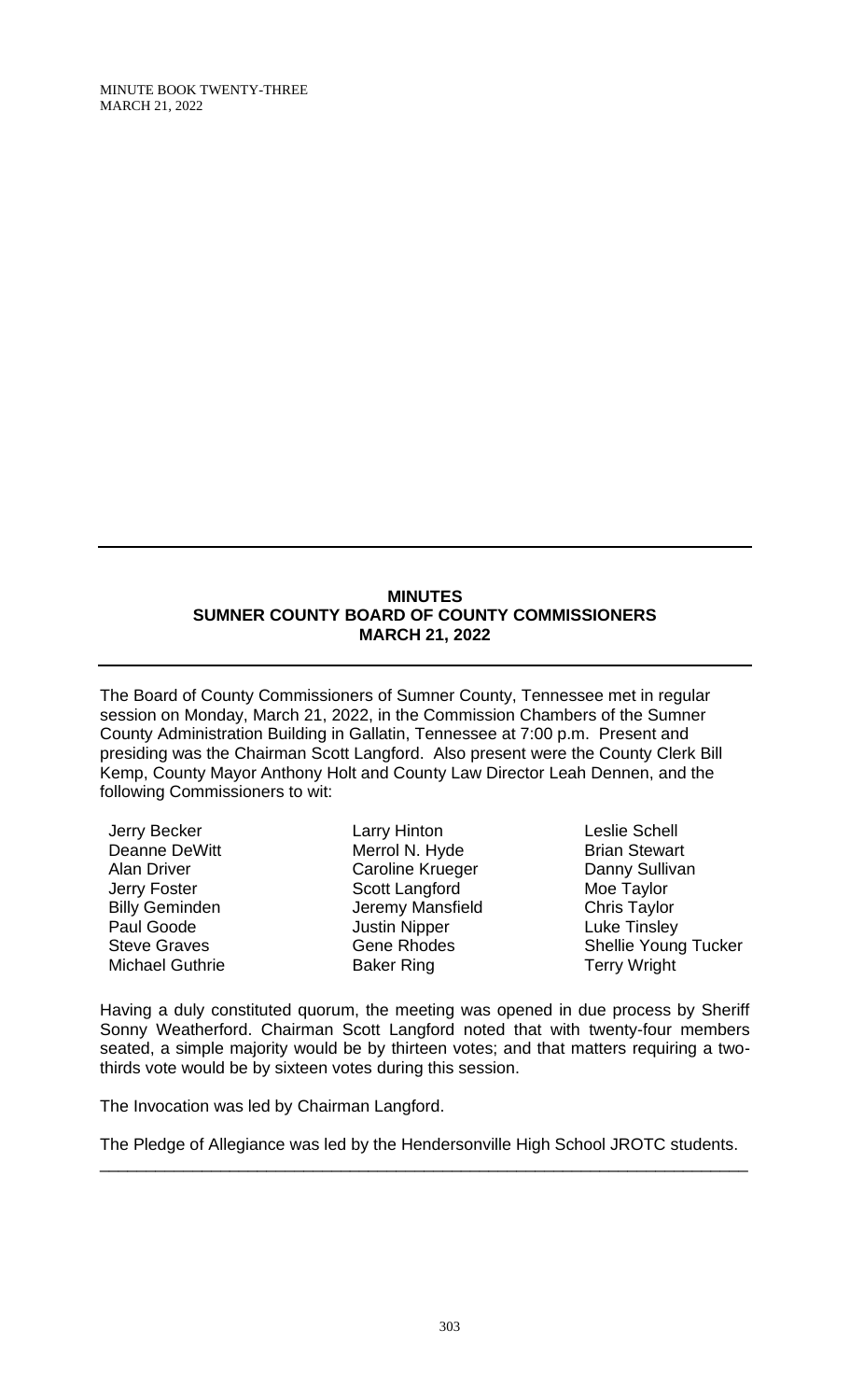### **APPROVAL OF AGENDA**

Without objection, Chairman Langford added a Certificate of Recognition for Patricia Szymanski for Teacher of the Month February 2022.

Chairman Langford recognized Commissioner Mansfield who moved, seconded by Commissioner Moe Taylor, to add to the agenda to review the owl policy; add that both owls stay in the closet in meeting room 112 and not lent out to other departments and videos be uploaded within two business days of meeting.

Chairman Langford noted it requires two thirds vote for approval.

The electronic vote was recorded in the following manner:

| A 1                                                                      |                     |            | 3/21/2022 7:05:20 PM |
|--------------------------------------------------------------------------|---------------------|------------|----------------------|
| $YES - 13$                                                               | $NO -$<br>- 10      | $ABS -$    |                      |
| Individual Votes (Y-Yes; N-No; A-Abstain; NV-Not Voting; NP-Not Present) |                     |            |                      |
| A Driver - Y                                                             | B Geminden<br>$- N$ | B Ring     | $- A$                |
| B Stewart - Y                                                            | C Krueger<br>$- Y$  | C Taylor   | $- N$                |
| Chr. Langford- N                                                         | D Dewitt<br>$- N$   | D Sullivan | $- Y$                |
| G Rhodes - N                                                             | $- Y$<br>J Becker   | J Foster   | $- N$                |
| J Mansfield - Y                                                          | J Nipper<br>$- N$   | L Hinton   | $- Y$                |
| L Schell<br>$- N$                                                        | L Tinsley<br>$- Y$  | M Guthrie  | $- Y$                |
| M Hyde<br>$- Y$                                                          | M Taylor<br>$- Y$   | P Goode    | $- N$                |
| S Graves<br>$- Y$                                                        | S Tucker<br>$- N$   | T Wright   | $- Y$                |

Chairman Langford declared the amendment failed to carry.

Commissioner Moe Taylor requested to remove Resolution 2203-06 from the consent agenda. Chairman Langford moved it under the Budget report.

Commissioner Moe Taylor moved, seconded by Commissioner Mansfield, to discharge committee. Commissioner Moe Taylor referenced Minute Book 23, Page 137 which states the amendment he brought forward to the Commission during the budget process on June 21, 2021. The amendment to allocate \$4,500,000.00 from the hospital fund to the Waterline Ad Hoc Committee to assist cities with water issues was referred back to Budget Committee but did not appear on the committee agenda.

Commissioner Chris Taylor noted it was addressed under his report in Budget Committee. He stated TDEC advised to wait until the following year when there would be a grant available for waterlines.

Chairman Langford noted it would require two thirds vote to add to the agenda.

The electronic vote was recorded in the following manner:

| A 2 |                  |           |                                                                          |       |                                            | 3/21/2022 7:09:12 PM |  |  |
|-----|------------------|-----------|--------------------------------------------------------------------------|-------|--------------------------------------------|----------------------|--|--|
|     | $YES -$          | <b>10</b> | $NO -$                                                                   | - 14  | <b>ABS</b><br>$\qquad \qquad \blacksquare$ |                      |  |  |
|     |                  |           | Individual Votes (Y-Yes; N-No; A-Abstain; NV-Not Voting; NP-Not Present) |       |                                            |                      |  |  |
|     | A Driver         | – Y       | <b>B</b> Geminden                                                        | $- N$ | B Ring                                     | $- N$                |  |  |
|     | B Stewart        | $- N$     | C Krueger                                                                | $- Y$ | C Taylor                                   | $- N$                |  |  |
|     | Chr. Langford- N |           | D Dewitt                                                                 | $- N$ | D Sullivan                                 | $- Y$                |  |  |
|     | G Rhodes         | $- N$     | J Becker                                                                 | $- Y$ | J Foster                                   | $- N$                |  |  |
|     | J Mansfield      | – Y       | J Nipper                                                                 | $- N$ | L Hinton                                   | $- Y$                |  |  |
|     | L Schell         | $- N$     | L Tinsley                                                                | $- N$ | M Guthrie                                  | $- N$                |  |  |
|     | M Hyde           | $- Y$     | M Taylor                                                                 | $- Y$ | P Goode                                    | $- N$                |  |  |
|     | S Graves         | – Y       | S Tucker                                                                 | $- N$ | T Wright                                   | $- Y$                |  |  |

Chairman Langford declared the motion to discharge committee failed to carry by the necessary two thirds vote.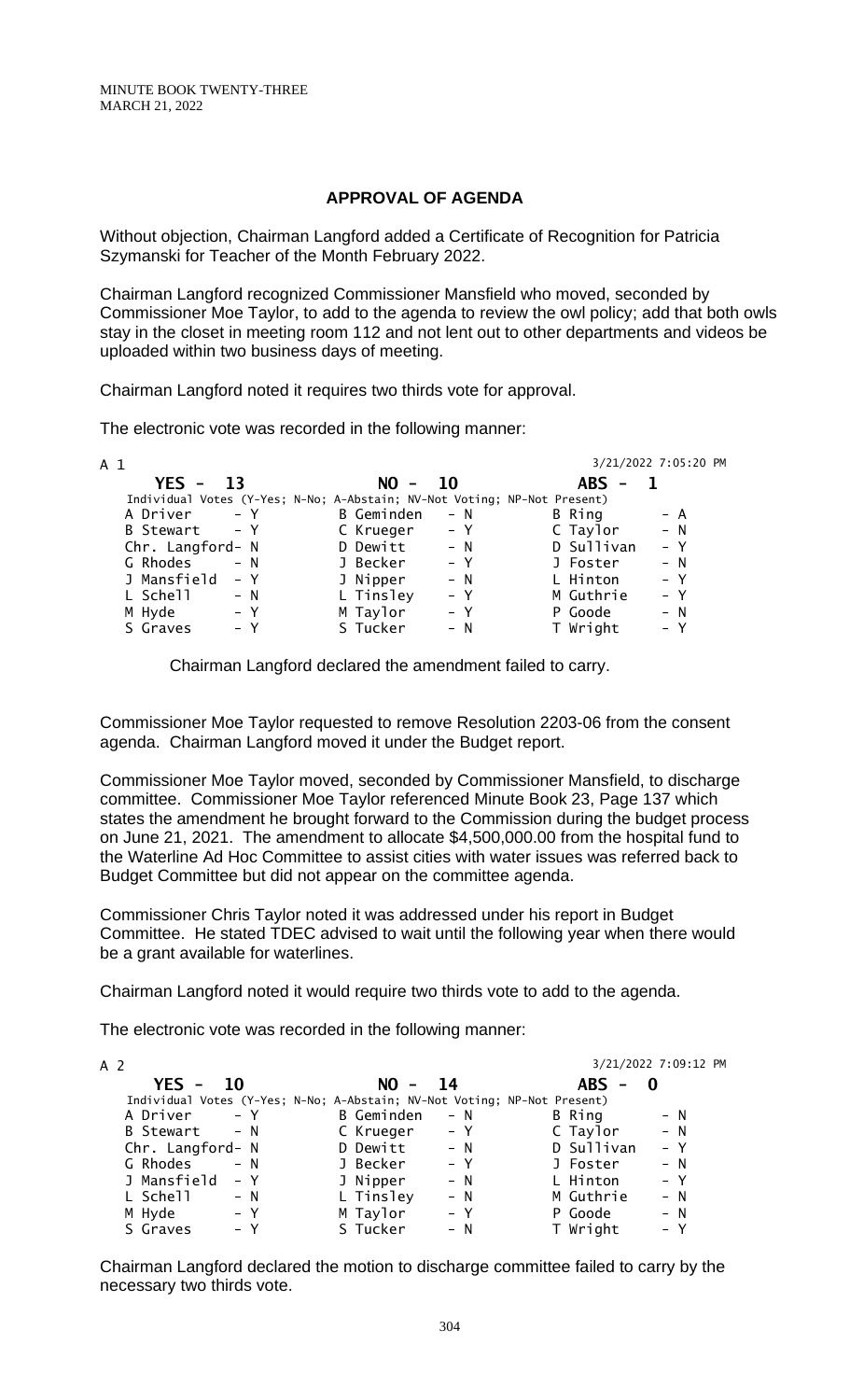Commissioner Foster moved, seconded by Commissioner Sullivan, to adopt the agenda as amended. The Commission approved the agenda (20-4-0) by voice vote of the body. Commissioners Graves, Hyde, Mansfield and Moe Taylor voted against.

\_\_\_\_\_\_\_\_\_\_\_\_\_\_\_\_\_\_\_\_\_\_\_\_\_\_\_\_\_\_\_\_\_\_\_\_\_\_\_\_\_\_\_\_\_\_\_\_\_\_\_\_\_\_\_\_\_\_\_\_\_\_\_\_\_\_\_\_\_\_

# **APPROVAL OF MINUTES**

The minutes for the meeting of this body held on February 28, 2022 and recorded in the office of the Clerk, Bill Kemp, were approved by unanimous voice vote after Commissioner Schell made the motion, seconded by Commissioner Chris Taylor.

## **RECOGNITION OF THE PUBLIC**

Chairman Langford opened the floor to allow the public to speak concerning any matter on the agenda.

Kevin Baigert of 424 AB Wade Road, Portland spoke to the use of the owls for transparency.

With no one else wishing to speak on regular agenda items, recognition of the public was closed.

# **REPORT OF THE CHAIR**

\_\_\_\_\_\_\_\_\_\_\_\_\_\_\_\_\_\_\_\_\_\_\_\_\_\_\_\_\_\_\_\_\_\_\_\_\_\_\_\_\_\_\_\_\_\_\_\_\_\_\_\_\_\_\_\_\_\_\_\_\_\_\_\_\_\_\_\_\_\_

Chairman Langford noted that the Veterans Service Officer's report was provided for information only.

Chairman Langford recommended the General Operations Committee to study the viability of the owls. He would also like to get them back operational as soon as possible and videos be uploaded in a timely manner.

Without objection, Chairman Langford moved the recognition of T.W. Hunter Middle School Cheerleaders forward on the agenda.

Commissioner Schell introduced the following Certificate of Recognition:

## **A PROCLAMATION HONORING The Middle School Cheerleaders of T.W. Hunter**

*The Sumner County Board of*

## *County Commissioners,*

*meeting in regular session on this the 21st day of March 2022, does hereby honor and congratulate*

## *T.W. Hunter's Cheerleading Squad*

*For becoming the 2022 Junior High NT National Champions at the UCA National conference*

\_\_\_\_\_\_\_\_\_\_\_\_\_\_\_\_\_\_\_\_\_\_\_\_\_\_\_\_\_\_\_\_\_\_\_\_\_\_\_\_\_\_\_\_\_\_\_\_\_\_\_\_\_\_\_\_\_\_\_\_\_\_\_\_\_\_\_\_\_\_\_\_\_\_\_\_\_\_\_\_\_\_\_\_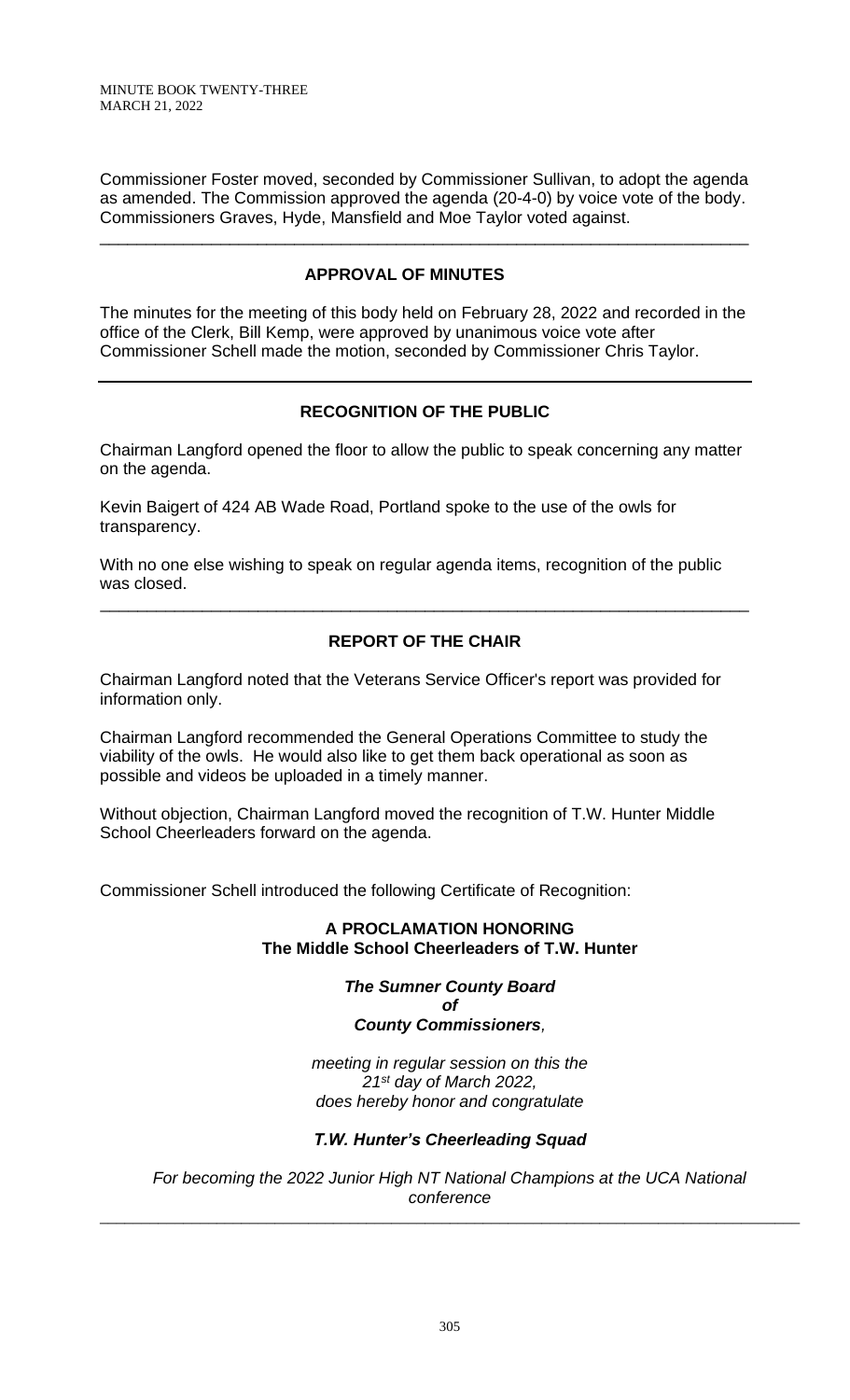Upon motion of Commissioner Schell, seconded by Commissioner Stewart, the Commission voted unanimously by voice vote to approve the certificate honoring the T.W. Hunter Middle School Cheerleaders.

\_\_\_\_\_\_\_\_\_\_\_\_\_\_\_\_\_\_\_\_\_\_\_\_\_\_\_\_\_\_\_\_\_\_\_\_\_\_\_\_\_\_\_\_\_\_\_\_\_\_\_\_\_\_\_\_\_\_\_\_\_\_\_\_\_\_\_\_\_\_\_\_\_\_\_

Commissioner Stewart introduced the following Certificate of Recognition:

### **A PROCLAMATION HONORING Patricia Szymanski**

#### *The Sumner County Board of County Commissioners,*

*meeting in regular session on this the 21st day of March 2022, does hereby honor and congratulate*

### *Patricia Szymanski*

*For being honored as the February 2022 Teacher of the Month*

\_\_\_\_\_\_\_\_\_\_\_\_\_\_\_\_\_\_\_\_\_\_\_\_\_\_\_\_\_\_\_\_\_\_\_\_\_\_\_\_\_\_\_\_\_\_\_\_\_\_\_\_\_\_\_\_\_\_\_\_\_\_\_\_\_\_\_\_\_\_\_\_\_\_\_

Upon motion of Commissioner Stewart, seconded by Commissioner Schell, the Commission voted unanimously by voice vote to approve the certificate honoring the Ms. Patricia Szymanski.

\_\_\_\_\_\_\_\_\_\_\_\_\_\_\_\_\_\_\_\_\_\_\_\_\_\_\_\_\_\_\_\_\_\_\_\_\_\_\_\_\_\_\_\_\_\_\_\_\_\_\_\_\_\_\_\_\_\_\_\_\_\_\_\_\_\_\_\_\_\_\_\_\_\_\_

Commissioner Tucker introduced the following Certificate of Recognition:

## **A RESOLUTION HONORING HENDERSONVILLE HIGH SCHOOL JROTC FOR ITS ACCOMPLISHMENTS**

**WHEREAS,** the Hendersonville High School JROTC practiced for countless hours, exemplifying true teamwork in their accomplishment of an undefeated Rope Bridge competition, becoming the Rope Bridge Competition National Champions; and

**WHEREAS,** under the leadership of Lieutenant Colonel Coach Jeff Stone of the United States Marine Corps, the 2021 Raider Team members, Justin Mumaw, Greydon Bleau, William Coley, Grantland Davis, Ryan Dillon, Jameson Dixon, Troy Garcia, Colin Ketter, Zach Kovach, Tyler McArthur, Bailee McCollum, Ian McCoy, Cody Merritt, Richard Murphy, Logan Salinas, and Hagan Storey, displayed great team spirit, worked hard and were dedicated to their winning objectives which resulted in their victorious season; and

**WHEREAS,** this championship is accompanied by numerous distinctions in: the 2021 All-Service Raider Challenge; in the 2021 Clarkrange Raider Challenge; in the 2021 Fairview "Bring the Sting Raider Challenge; in the 2021 Station Camp Army JROTC Meet; and lastly, in the 2021 Logan County Raider Rumble and Ultimate Raider Competition.

**NOW, THEREFORE, BE IT RESOLVED** by the Sumner County Board of County Commissioners meeting in regular session on this the 21<sup>st</sup> day of March 2022, that this body hereby congratulates and commends the Hendersonville High School's JROTC team and wishes them much success in their future endeavors; and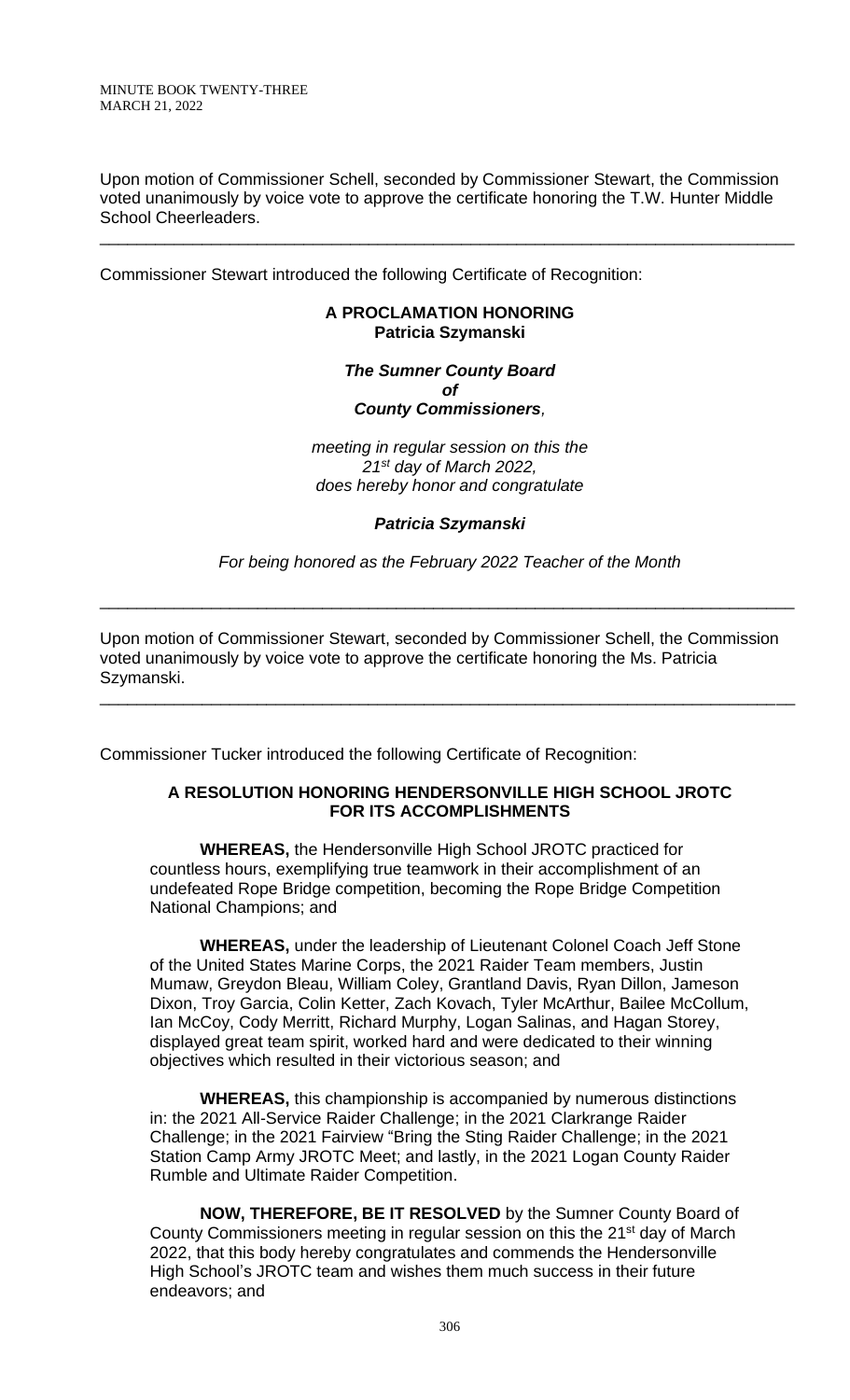**BE IT FURTHER RESOLVED** that this resolution is to be spread on the minutes of this body and a copy of this resolution is to be provided to the Hendersonville High School JROTC Team.

\_\_\_\_\_\_\_\_\_\_\_\_\_\_\_\_\_\_\_\_\_\_\_\_\_\_\_\_\_\_\_\_\_\_\_\_\_\_\_\_\_\_\_\_\_\_\_\_\_\_\_\_\_\_\_\_\_\_\_\_\_\_\_\_\_\_\_\_\_\_\_\_\_\_\_

Upon motion of Commissioner Tucker, seconded by Commissioner Stewart, the Commission voted unanimously by voice vote to approve the certificate honoring Hendersonville High School JROTC.

\_\_\_\_\_\_\_\_\_\_\_\_\_\_\_\_\_\_\_\_\_\_\_\_\_\_\_\_\_\_\_\_\_\_\_\_\_\_\_\_\_\_\_\_\_\_\_\_\_\_\_\_\_\_\_\_\_\_\_\_\_\_\_\_\_\_\_\_\_\_\_\_\_\_\_

Commissioner Driver introduced the following Certificate of Recognition:

### **A PROCLAMATION HONORING Brent Dyer**

*The Sumner County Board of County Commissioners,*

*meeting in regular session on this the 21st day of March 2022, does hereby honor and congratulate*

### *Brent Dyer*

#### *For being awarded the 2022 Tennessee Ambulance Service Association President's Leadership Award*

\_\_\_\_\_\_\_\_\_\_\_\_\_\_\_\_\_\_\_\_\_\_\_\_\_\_\_\_\_\_\_\_\_\_\_\_\_\_\_\_\_\_\_\_\_\_\_\_\_\_\_\_\_\_\_\_\_\_\_\_\_\_\_\_\_\_\_\_\_\_\_\_\_\_\_

Upon motion of Commissioner Driver, seconded by Commissioner Guthrie, the Commission voted unanimously by voice vote to approve the certificate honoring Mr. Brent Dyer.

\_\_\_\_\_\_\_\_\_\_\_\_\_\_\_\_\_\_\_\_\_\_\_\_\_\_\_\_\_\_\_\_\_\_\_\_\_\_\_\_\_\_\_\_\_\_\_\_\_\_\_\_\_\_\_\_\_\_\_\_\_\_\_\_\_\_\_\_\_\_\_\_\_\_\_

Chairman Langford recognized Commissioner Geminden who thanked the Commission for their recognition of Down Syndrome and the support and improvements made for Special Education in our school systems.

Chairman Langford introduced the following resolution:

### **2203-01 A RESOLUTION DOCKETING HIGHWAY/PUBLIC WORKS FUND ANALYSIS FOR THE FISCAL YEAR 2021-2022**

**BE IT RESOLVED** by the Sumner County Board of County Commissioners meeting in regular session on this the 21<sup>st</sup> day of March 2022, that this body does hereby docket in its records the Highway/Public Works Fund Analysis for the Fiscal Year 2021-2022, as shown on the attachment herewith.

Chairman Langford declared Resolution 2203-01 approved unanimously by voice vote of the body upon motion by Commissioner Foster, seconded by Commissioner Kreuger.

\_\_\_\_\_\_\_\_\_\_\_\_\_\_\_\_\_\_\_\_\_\_\_\_\_\_\_\_\_\_\_\_\_\_\_\_\_\_\_\_\_\_\_\_\_\_\_\_\_\_\_\_\_\_\_\_\_\_\_\_\_\_\_\_\_\_\_\_\_\_

\_\_\_\_\_\_\_\_\_\_\_\_\_\_\_\_\_\_\_\_\_\_\_\_\_\_\_\_\_\_\_\_\_\_\_\_\_\_\_\_\_\_\_\_\_\_\_\_\_\_\_\_\_\_\_\_\_\_\_\_\_\_\_\_\_\_\_\_\_\_

Chairman Langford noted the Financial Statement Memo included in packet.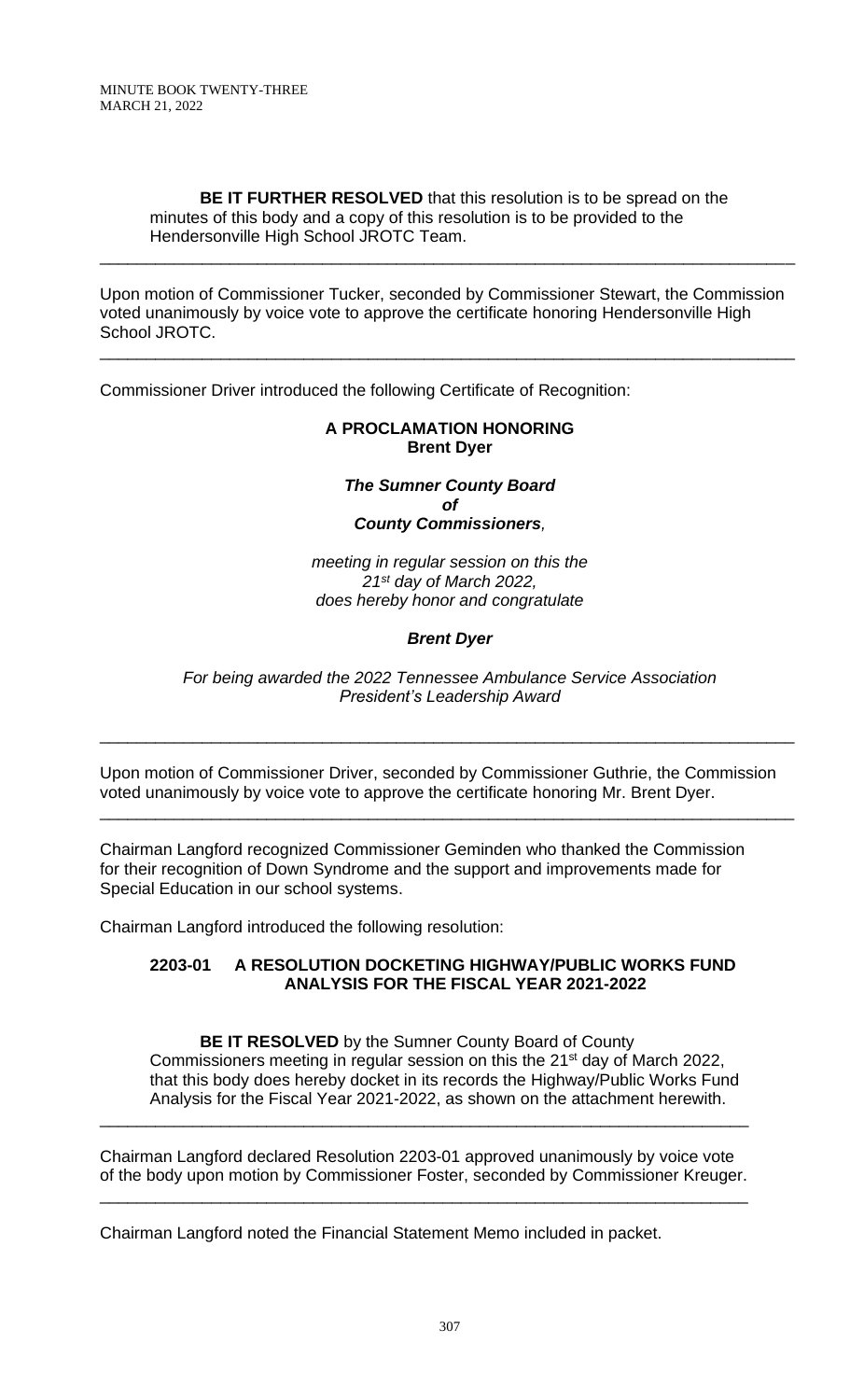MINUTE BOOK TWENTY-THREE MARCH 21, 2022

Chairman Langford introduced the following items on the Consent Agenda:

### **CONSENT AGENDA**

#### **2203-03 A RESOLUTION APPROPRIATING \$20,416.00 FOR LAKE AREA FUNDING FOR THE SUMNER COUNTY SHERIFF'S OFFICE**

**BE IT RESOLVED** by the Sumner County Board of County Commissioners meeting in regular session on this the 21<sup>st</sup> day of March 2022, that this body hereby appropriates \$20,416.00 for lake area funding for the Sumner County Sheriff's Office, as shown on the attachment herewith.

\_\_\_\_\_\_\_\_\_\_\_\_\_\_\_\_\_\_\_\_\_\_\_\_\_\_\_\_\_\_\_\_\_\_\_\_\_\_\_\_\_\_\_\_\_\_\_\_\_\_\_\_\_\_\_\_\_\_\_\_\_\_\_\_\_\_\_\_\_\_\_\_

#### **2203-04 A RESOLUTION DOCKETING SUMNER COUNTY BOARD OF EDUCATION SCHOOL FUND BUDGET AMENDMENTS FOR THE FISCAL YEAR 2021-2022**

**BE IT RESOLVED** by the Sumner County Board of County Commissioners meeting in regular session on this the 21<sup>st</sup> day of March 2022, that this body does hereby docket in its records the Sumner County Board of Education School Fund Budget Amendments for the fiscal year 2021-2022, as shown on the attachment herewith.

#### **2203-05 A RESOLUTION APPROVING THE FISCAL YEAR 2021-2022 SUMNER COUNTY BOARD OF EDUCATION GENERAL PURPOSE SCHOOL FUND BUDGET AMENDMENTS**

\_\_\_\_\_\_\_\_\_\_\_\_\_\_\_\_\_\_\_\_\_\_\_\_\_\_\_\_\_\_\_\_\_\_\_\_\_\_\_\_\_\_\_\_\_\_\_\_\_\_\_\_\_\_\_\_\_\_\_\_\_\_\_\_\_\_\_\_\_\_\_\_

**BE IT RESOLVED** by the Sumner County Board of County Commissioners meeting in regular session on this the 21<sup>st</sup> day of March 2022, that this body does hereby approve the 2021-2022 Sumner County Board of Education General Purpose School Fund budget amendments, as shown on the attachment herewith.

\_\_\_\_\_\_\_\_\_\_\_\_\_\_\_\_\_\_\_\_\_\_\_\_\_\_\_\_\_\_\_\_\_\_\_\_\_\_\_\_\_\_\_\_\_\_\_\_\_\_\_\_\_\_\_\_\_\_\_\_\_\_\_\_\_\_\_\_\_\_\_\_

### **2203-07 A RESOLUTION ACCEPTING THE BOND OF THE FINANCE DIRECTOR FOR SUMNER COUNTY, TENNESSEE**

**BE IT RESOLVED** by the Sumner County Board of County Commissioners meeting in regular session on this the 21<sup>st</sup> day of March 2022, that this body hereby accepts the \$100,000.00 bond for Finance Director, David Lawing; and

**BE IT FURTHER RESOLVED** that this bond shall serve for both requirements for the 2002 and 2012 Financial Management Acts.

## **2203-08 A RESOLUTION APPROPRIATING ARPA FUNDS TO ASHLEY'S PLACE FOR TECHNOLOGY AND ONE-TIME EXPENSES**

\_\_\_\_\_\_\_\_\_\_\_\_\_\_\_\_\_\_\_\_\_\_\_\_\_\_\_\_\_\_\_\_\_\_\_\_\_\_\_\_\_\_\_\_\_\_\_\_\_\_\_\_\_\_\_\_\_\_\_\_\_\_\_\_\_\_\_\_\_\_\_\_

**BE IT RESOLVED** by the Sumner County Board of County Commissioners meeting in regular session on this the 21<sup>st</sup> day of March 2022, that this body does hereby appropriate ARPA funds to Ashley's Place for technology and one-time expenses, as shown on the attachment herewith.

\_\_\_\_\_\_\_\_\_\_\_\_\_\_\_\_\_\_\_\_\_\_\_\_\_\_\_\_\_\_\_\_\_\_\_\_\_\_\_\_\_\_\_\_\_\_\_\_\_\_\_\_\_\_\_\_\_\_\_\_\_\_\_\_\_\_\_\_\_\_\_\_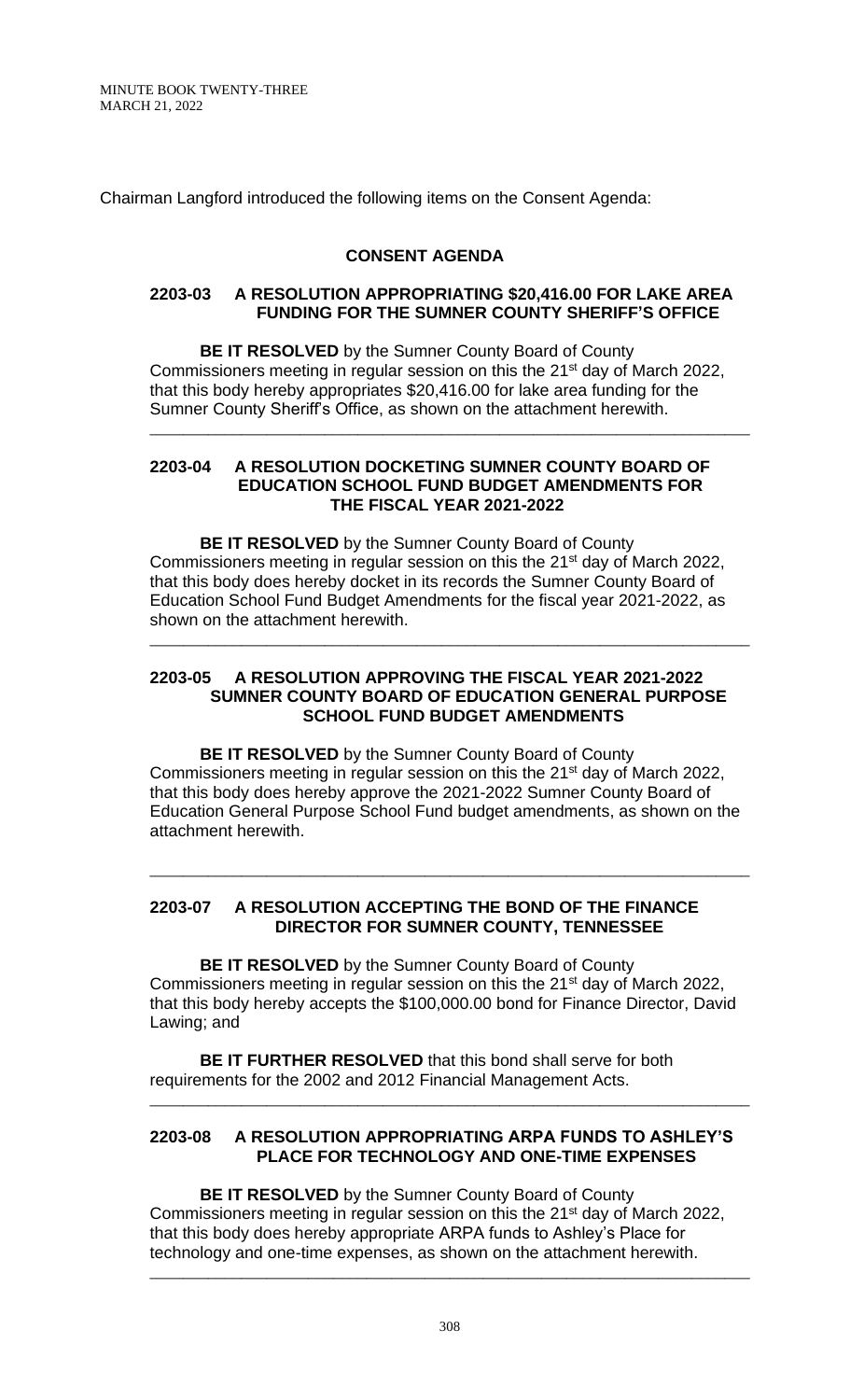## **Tax Refunds**

| Crabtree, Bradley and/or Denise     | Ж, | 36.00    |
|-------------------------------------|----|----------|
| Donald Day/Irwin Estate             | æ. | 1,550.00 |
| Meguiar, William Fount & AS CO-TR   | S. | 497.00   |
| <b>Store Fixtures Warehouse LLC</b> | S. | 710.00   |

Chairman Langford declared the items on the Consent Agenda, approved (22-2-0) by voice vote of the body upon motion by Commissioner Sullivan, seconded by Commissioner Stewart. Commissioners Mansfield and Moe Taylor voted against.

\_\_\_\_\_\_\_\_\_\_\_\_\_\_\_\_\_\_\_\_\_\_\_\_\_\_\_\_\_\_\_\_\_\_\_\_\_\_\_\_\_\_\_\_\_\_\_\_\_\_\_\_\_\_\_\_\_\_\_\_\_\_\_\_\_\_\_\_\_\_\_\_\_\_\_

\_\_\_\_\_\_\_\_\_\_\_\_\_\_\_\_\_\_\_\_\_\_\_\_\_\_\_\_\_\_\_\_\_\_\_\_\_\_\_\_\_\_\_\_\_\_\_\_\_\_\_\_\_\_\_\_\_\_\_\_\_\_\_\_\_\_\_\_\_\_\_\_\_\_

# **REPORT FROM COUNTY OFFICIALS**

County Officials filed the following reports: County Investments, County General Fund, County Debt Service Fund, County Highway Fund, County Capital Outlay Fund, School General Purpose Fund, School Federal Projects Fund, School Food Service Fund, Employee Health Insurance Trust Fund, Employee Dental Insurance Trust Fund, Casualty Insurance Trust Fund, County Trustee Funds, Special Reports: County Dental Insurance Claim Payments, County Health Insurance Claim Payments, County Property Tax Collections, County EMS Billing/Collections/Balances, County Sales Tax Collections, County Wheel Tax Collections, County Tax Rates/Property Values and County School Loan Program Rates. Approval of the filing of these records does not certify to the accuracy of the documents.

Chairman Langford introduced the following resolution:

#### **2203-NOT A RESOLUTION TO APPROVE AND ACCEPT APPLICATIONS FOR NOTARIES PUBLIC POSITIONS AND PERSONAL SURETY GUARANTORS**

 **WHEREAS,** according to the law of the State of Tennessee, an individual must apply for the office of notary public in the county of residence, or of their principal place of business; and

 **WHEREAS**, state statute requires personal sureties making bonds for Notaries publics to be approved by the Sumner County Commission; and

**WHEREAS,** said applicant must be approved by the County Commission assembled; and

**WHEREAS,** Bill Kemp, Sumner County Clerk, has certified according to the records of his office that the persons named on the attached listing labeled "SUMNER COUNTY NOTARY PUBLIC APPLICATIONS and SURETY GUARANTORS" have duly applied for the positions so sought; and

 **BE IT FURTHER RESOLVED THAT THIS TAKE EFFECT FROM AND AFTER PASSAGE.**

 **–––––––––––––––––––––––––––––––––––––––––––––––––––––––––**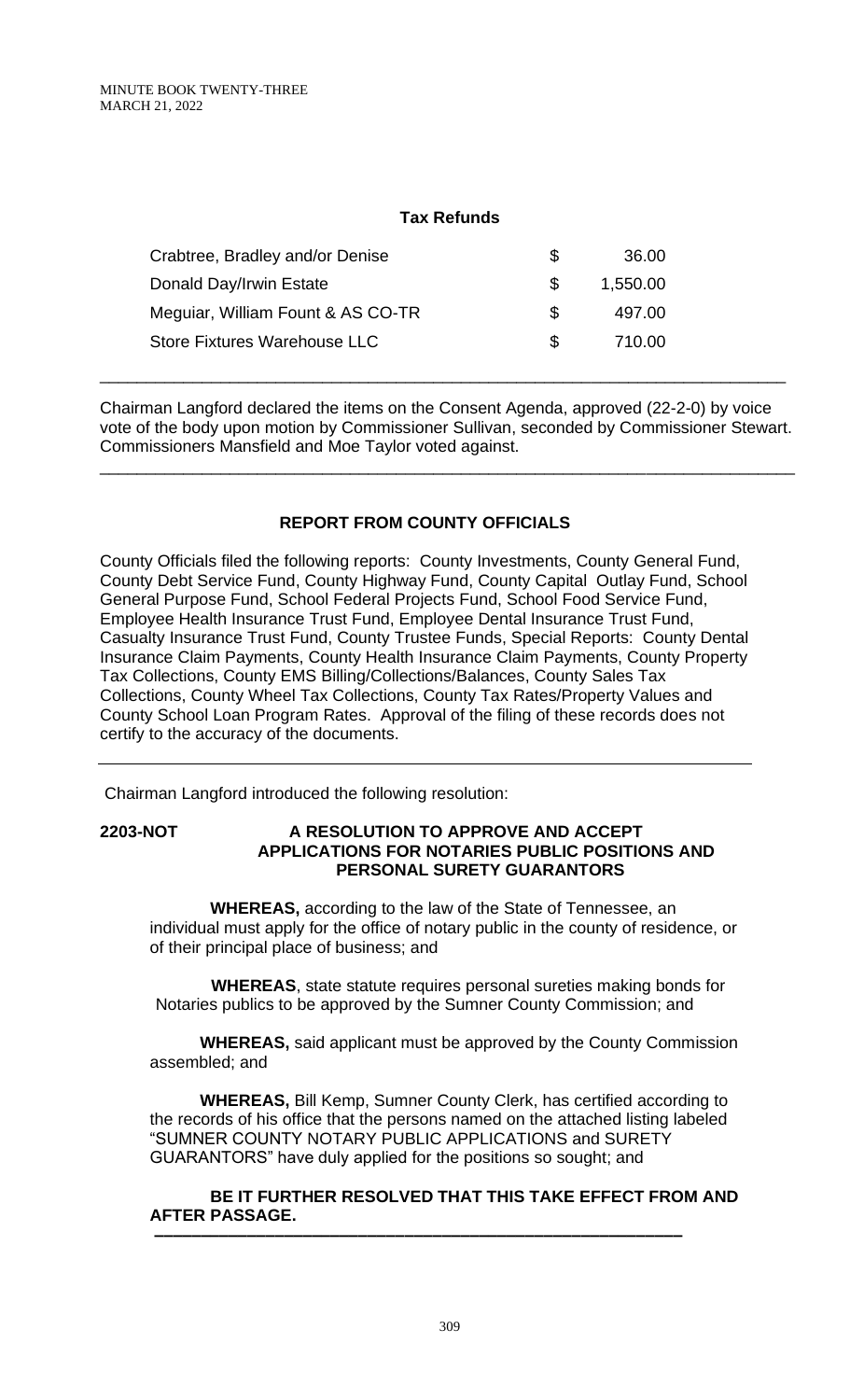### **NOTARIES PUBLIC TO BE ELECTED**

TONYA S ALBERT LANDON OWEN DAVID A ALLEN MELISSA S PARK MARILYN A ANDERSON NEAL PARRISH CHRISTINE M BAXTER DAVID BATE PARSONS BARBARA BOWERS KIMBERLY PINSON JAMES D BRAWNER ALEXANDRA REED AMY S BREEDLOVE ANGELA J SHAW NATALIE R CANNELLA HAROLD T SHINES SR LADONNA A COOPER LINDA SHINES SHANIA PERRIS DANNENMUELLER SHERRY SIMPSON KAREN E EADENS ROGER L SMITH JR AMANDA GRAVES STEPHANI SOSNOWSKI BONNIE S GRAVES REGINA L STOCKMAN CHARLENE GREGORY NICHOLS RYAN STROUD LORI M GUINAN JOHN WILLIS SULLIVAN MELISSA JO HARRIS DENISE TAWROSZA DARLENE E HOBDY ALYSSA TINNIRELLA ROBERT G HOOGE SUANNE K TOONK DIANNA LYNN JOHNSON JULIE A TORREY MARY A LADD PENNY VAUGHN BRYSON S LOYED BRITTANY L VAUGHN<br>LORI D MCDOLE LORI PATRICIA VENTURA MEGHAN MEADORS LISA A VOYLES MARY M MEYER SCOTT WIGGINS MELISSA A MORRISON KAYLA M WOODRUFF STEPHANIE S MOYNIHAN

BRITTANY NICOLE SHEPHERD PATRICIA VENTURA

Upon motion of Commissioner Hinton, seconded by Commissioner Kreuger, voting was recorded in the following manner:

\_\_\_\_\_\_\_\_\_\_\_\_\_\_\_\_\_\_\_\_\_\_\_\_\_\_\_\_\_\_\_\_\_\_\_\_\_\_\_\_\_\_\_\_\_\_\_\_\_\_\_\_\_\_\_\_\_\_\_\_\_\_\_\_\_\_\_\_\_\_

| 2203-NOT                                                                 |            |       |            | 3/21/2022 7:36:27 PM |
|--------------------------------------------------------------------------|------------|-------|------------|----------------------|
| $YES -$<br>24                                                            | $NO -$     | - 0   | ABS.<br>-  |                      |
| Individual Votes (Y-Yes; N-No; A-Abstain; NV-Not Voting; NP-Not Present) |            |       |            |                      |
| A Driver<br>$- Y$                                                        | B Geminden | – Y   | B Ring     | – Y                  |
| B Stewart - Y                                                            | C Krueger  | $- Y$ | C Taylor   | $- Y$                |
| Chr. Langford- Y                                                         | D Dewitt   | $- Y$ | D Sullivan | $- Y$                |
| G Rhodes<br>$- Y$                                                        | J Becker   | $- Y$ | J Foster   | $- Y$                |
| J Mansfield<br>– Y                                                       | J Nipper   | $- Y$ | L Hinton   | $- Y$                |
| L Schell<br>– Y                                                          | L Tinsley  | $- Y$ | M Guthrie  | $- Y$                |
| M Hyde<br>– Y                                                            | M Taylor   | $- Y$ | P Goode    | $- Y$                |
| S Graves<br>– Y                                                          | S Tucker   | – Y   | T Wright   | – Y                  |
|                                                                          |            |       |            |                      |

Chairman Langford declared the election of Notaries Public by the body.

#### **COMMITTEE ON COMMITTEES**

**\_\_\_\_\_\_\_\_\_\_\_\_\_\_\_\_\_\_\_\_\_\_\_\_\_\_\_\_\_\_\_\_\_\_\_\_\_\_\_\_\_\_\_\_\_\_\_\_\_\_\_\_\_\_\_\_\_\_\_\_\_\_\_\_\_\_\_\_\_\_**

\_\_\_\_\_\_\_\_\_\_\_\_\_\_\_\_\_\_\_\_\_\_\_\_\_\_\_\_\_\_\_\_\_\_\_\_\_\_\_\_\_\_\_\_\_\_\_\_\_\_\_\_\_\_\_\_\_\_\_\_\_\_\_\_\_\_\_\_\_

There was no report from Committee on Committees.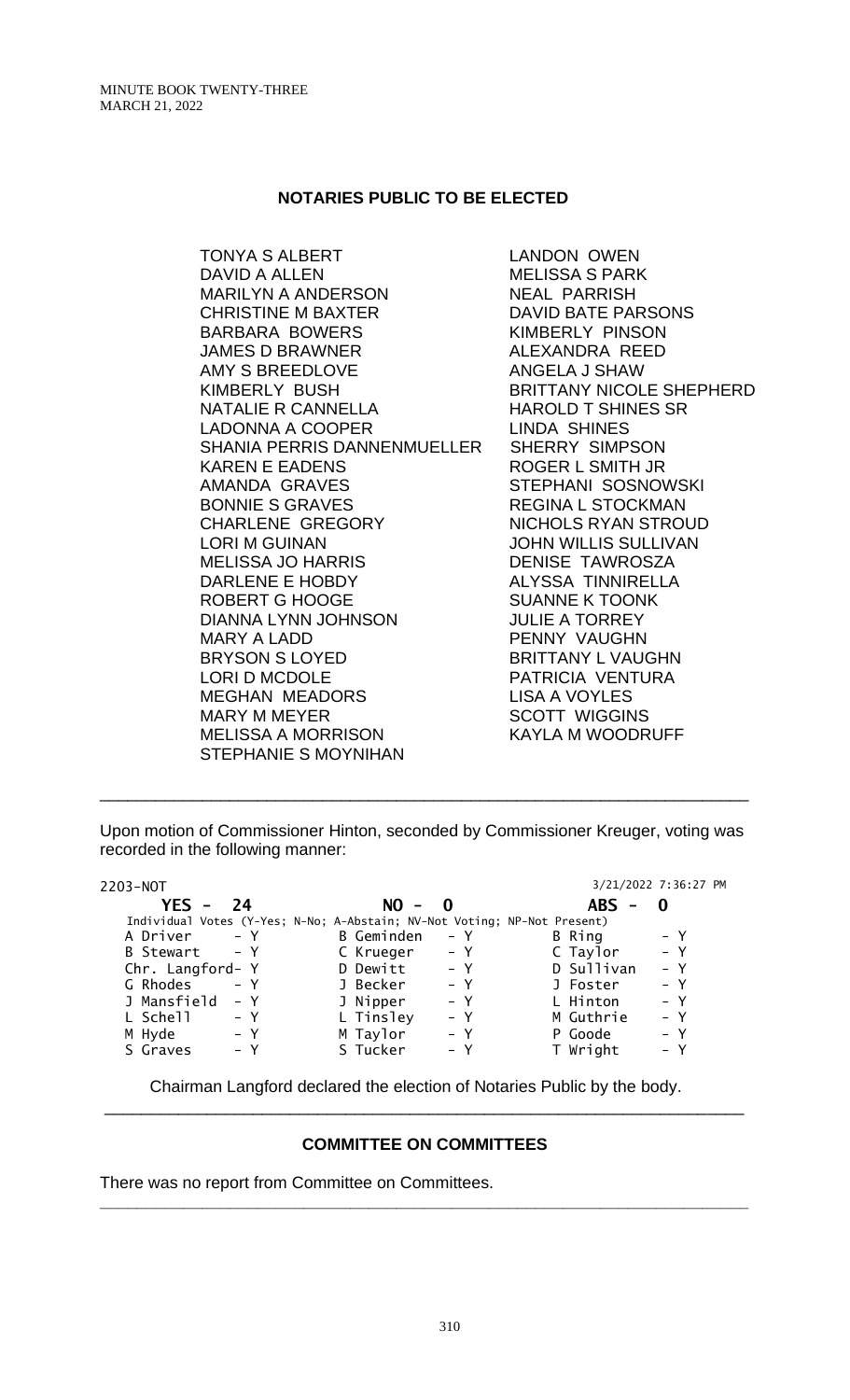# **EDUCATION COMMITTEE**

There was no report from the Education Committee.

## **EMERGENCY SERVICES COMMITTEE**

**\_\_\_\_\_\_\_\_\_\_\_\_\_\_\_\_\_\_\_\_\_\_\_\_\_\_\_\_\_\_\_\_\_\_\_\_\_\_\_\_\_\_\_\_\_\_\_\_\_\_\_\_\_\_\_\_\_\_\_\_\_\_\_\_\_\_\_\_\_\_**

There was no report from the Emergency Services Committee.

## **GENERAL OPERATIONS COMMITTEE**

**\_\_\_\_\_\_\_\_\_\_\_\_\_\_\_\_\_\_\_\_\_\_\_\_\_\_\_\_\_\_\_\_\_\_\_\_\_\_\_\_\_\_\_\_\_\_\_\_\_\_\_\_\_\_\_\_\_\_\_\_\_\_\_\_\_\_\_\_\_\_**

There was no report from the General Operations Committee.

## **HIGHWAY COMMITTEE**

**\_\_\_\_\_\_\_\_\_\_\_\_\_\_\_\_\_\_\_\_\_\_\_\_\_\_\_\_\_\_\_\_\_\_\_\_\_\_\_\_\_\_\_\_\_\_\_\_\_\_\_\_\_\_\_\_\_\_\_\_\_\_\_\_\_\_\_\_\_\_**

Commissioner Graves requested a paving list for 2022 sent to every commissioner.

# **LEGISLATIVE COMMITTEE**

**\_\_\_\_\_\_\_\_\_\_\_\_\_\_\_\_\_\_\_\_\_\_\_\_\_\_\_\_\_\_\_\_\_\_\_\_\_\_\_\_\_\_\_\_\_\_\_\_\_\_\_\_\_\_\_\_\_\_\_\_\_\_\_\_\_\_\_\_\_\_**

Commissioner Ring introduced the following resolution and moved for approval; seconded by Commissioner Schell.

### **2203-02 A RESOLUTION ACCEPTING THE REVIEW OF THE JUDICIAL MAGISTRATE PROGRAM**

**WHEREAS,** the 2021 annual review of the Sumner County Judicial Magistrate program was held on March 21, 2022, before this body.

**NOW, THEREFORE, BE IT RESOLVED** that the Sumner County Board of County Commissioners meeting in regular session on this the 21<sup>st</sup> day of March 2022, that this body does hereby accept the review of the Judicial Magistrate program for the 2021 calendar year: and

**BE IT FURTHER RESOLVED** that a copy of this report shall be made a part of this record.

Chairman Langford declared Resolution 2203-02 approved unanimously by voice vote of the body.

## **FIANANCIAL MANAGEMENT**

**\_\_\_\_\_\_\_\_\_\_\_\_\_\_\_\_\_\_\_\_\_\_\_\_\_\_\_\_\_\_\_\_\_\_\_\_\_\_\_\_\_\_\_\_\_\_\_\_\_\_\_\_\_\_\_\_\_\_\_\_\_\_\_\_\_\_\_\_\_\_**

There was no report from Financial Management Committee.

## **BUDGET COMMITTEE**

**\_\_\_\_\_\_\_\_\_\_\_\_\_\_\_\_\_\_\_\_\_\_\_\_\_\_\_\_\_\_\_\_\_\_\_\_\_\_\_\_\_\_\_\_\_\_\_\_\_\_\_\_\_\_\_\_\_\_\_\_\_\_\_\_\_\_\_\_\_\_**

Commissioner Chris Taylor introduced the following resolution and moved for approval; Commissioner Foster seconded the motion.

### **2203-06 A RESOLUTION IN SUPPORT OF FISCAL YEAR 2022 COMMUNITY DEVELOPMENT BLOCK GRANT APPLICATION**